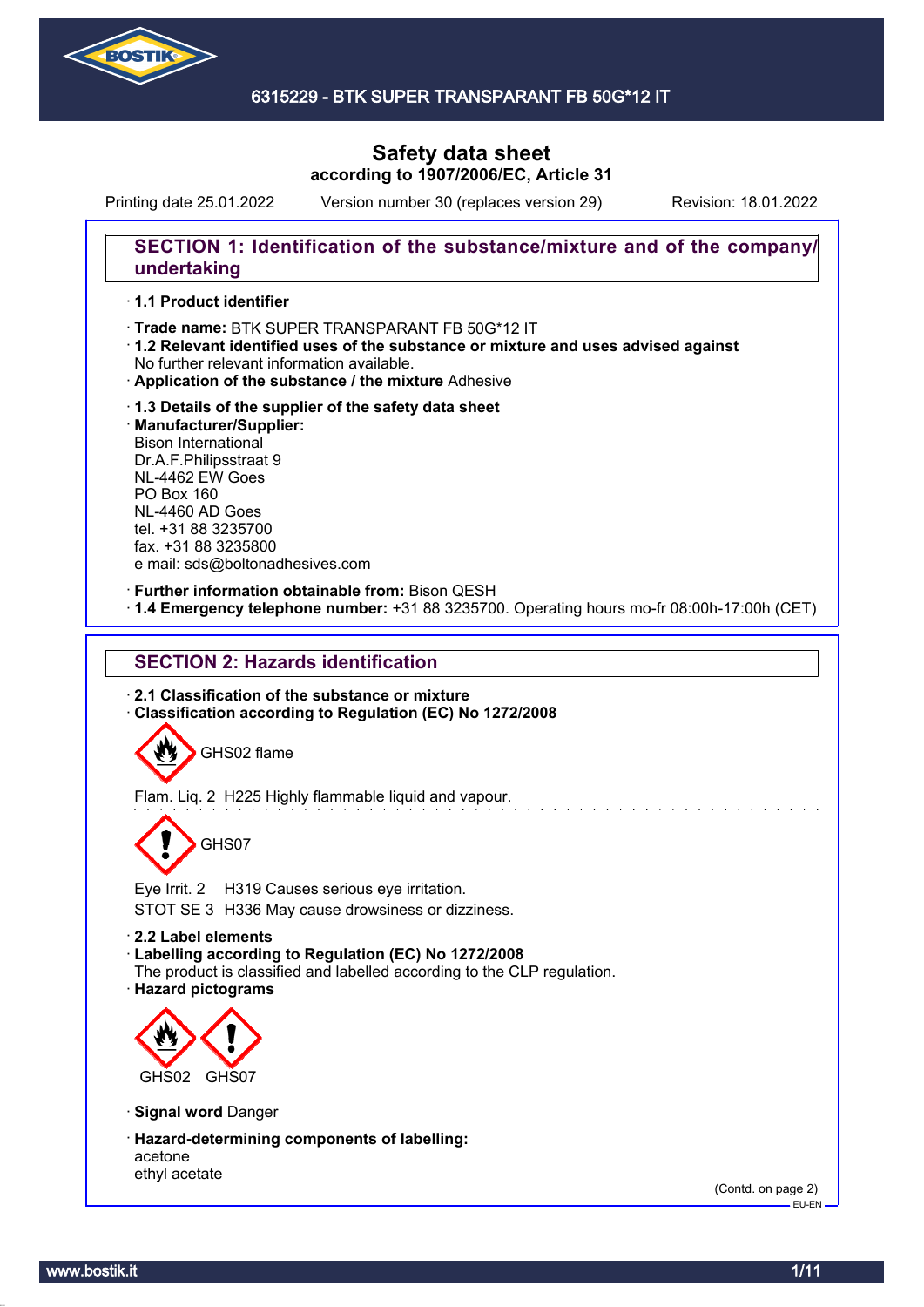

Printing date 25.01.2022 Version number 30 (replaces version 29) Revision: 18.01.2022

#### **Trade name: BTK SUPER TRANSPARANT FB 50G\*12 IT**

(Contd. of page 1) · **Hazard statements** H225 Highly flammable liquid and vapour. H319 Causes serious eye irritation. H336 May cause drowsiness or dizziness. · **Precautionary statements** P101 If medical advice is needed, have product container or label at hand. P102 Keep out of reach of children. P210 Keep away from heat, hot surfaces, sparks, open flames and other ignition sources. No smoking. P261 Avoid breathing vapours. P370+P378 In case of fire: Use to extinguish: Water haze, Alcohol resistant foam, Fireextinguishing powder, Carbon dioxide. P403+P233 Store in a well-ventilated place. Keep container tightly closed. P501 Dispose of contents/container in accordance with national regulations. · **Additional information:** EUH066 Repeated exposure may cause skin dryness or cracking. Product contains: Reportable explosives precursors. Making available, introduction, possession and use according to Regulation (EU) 2019/1148, Article 9. Labelling of packages where the contents do not exceed 125 ml · **Hazard pictograms** GHS02 GHS07 · **Signal word** Danger · **Hazard-determining components of labelling:** acetone ethyl acetate · **Hazard statements** H336 May cause drowsiness or dizziness. · **Precautionary statements** P101 If medical advice is needed, have product container or label at hand. P102 Keep out of reach of children. P210 Keep away from heat, hot surfaces, sparks, open flames and other ignition sources. No smoking. P261 Avoid breathing vapours. P403+P233 Store in a well-ventilated place. Keep container tightly closed. P501 Dispose of contents/container in accordance with national regulations. · **2.3 Other hazards** · **Results of PBT and vPvB assessment** · **PBT:** Not applicable. · **vPvB:** Not applicable. **SECTION 3: Composition/information on ingredients** 

· **3.2 Mixtures**

· **Description:** Adhesive

(Contd. on page 3)

EU-EN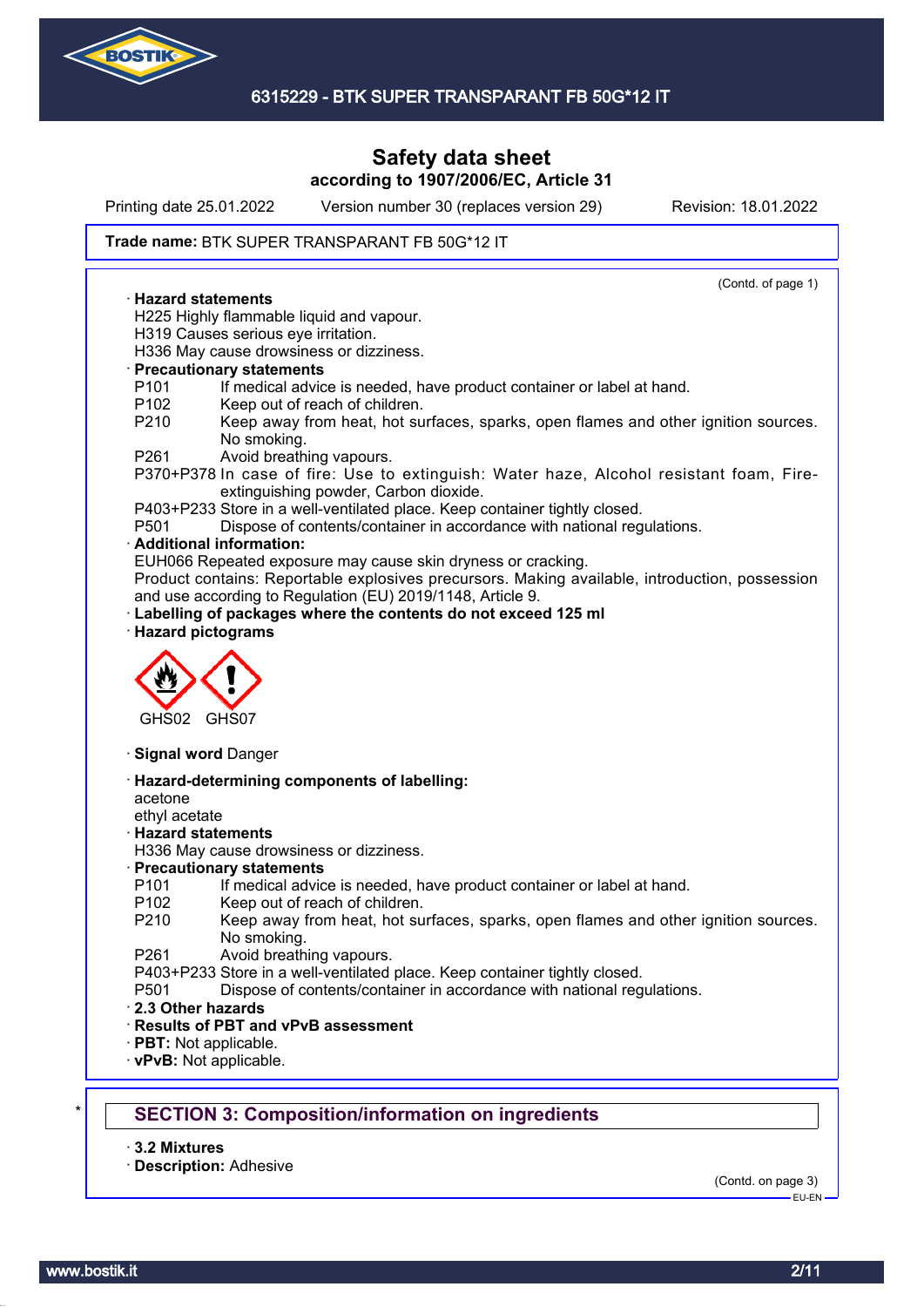

Printing date 25.01.2022 Version number 30 (replaces version 29) Revision: 18.01.2022

#### **Trade name: BTK SUPER TRANSPARANT FB 50G\*12 IT**

|                                                                                                               |                                                                                                                                                                                                                                                      | (Contd. of page 2) |
|---------------------------------------------------------------------------------------------------------------|------------------------------------------------------------------------------------------------------------------------------------------------------------------------------------------------------------------------------------------------------|--------------------|
| · Dangerous components:                                                                                       |                                                                                                                                                                                                                                                      |                    |
| CAS: 67-64-1<br>EINECS: 200-662-2<br>Index number: 606-001-00-8<br>Reg.nr.: 01-2119471330-49-<br><b>XXXX</b>  | acetone<br>Eye Irrit. 2, H225; Deve Irrit. 2, H319;<br>STOT SE 3, H336                                                                                                                                                                               | 50-100%            |
| CAS: 141-78-6<br>EINECS: 205-500-4<br>Index number: 607-022-00-5<br>Reg.nr.: 01-2119475103-46-<br><b>XXXX</b> | ethyl acetate<br>$\diamondsuit$ Flam. Liq. 2, H225; $\diamondsuit$ Eye Irrit. 2, H319;<br>STOT SE 3, H336, EUH066                                                                                                                                    | 10-25%             |
| CAS: 1065336-91-5<br>EC number: 915-687-0<br>Reg.nr.: 01-2119491304-40                                        | Reaction mass of bis(1,2,2,6,6-pentamethyl-4-<br>piperidyl) sebacate (CAS no. 41556-26-7) and<br>methyl 1,2,2,6,6-pentamethyl-4-piperidyl<br>sebacate (CAS no. 82919-37-7)<br>Aquatic Acute 1, H400; Aquatic Chronic 1,<br>H410; Bkin Sens. 1A, H317 | $≥0.025$ -<0.1%    |

**SECTION 4: First aid measures**

- · **4.1 Description of first aid measures**
- · **General information:** No special measures required.
- · **After inhalation:**

Supply fresh air; consult doctor in case of complaints.

- No special measures required.
- · **After skin contact:** Generally the product does not irritate the skin.
- · **After eye contact:**

Rinse opened eye for several minutes under running water. If symptoms persist, consult a doctor.

- · **After swallowing:** If symptoms persist consult doctor.
- · **4.2 Most important symptoms and effects, both acute and delayed** No further relevant information available.
- · **4.3 Indication of any immediate medical attention and special treatment needed** No further relevant information available.

## **SECTION 5: Firefighting measures**

- · **5.1 Extinguishing media**
- · **Suitable extinguishing agents:**
- Water haze

Alcohol resistant foam

- Fire-extinguishing powder
- Carbon dioxide
- · **For safety reasons unsuitable extinguishing agents:** Water with full jet
- · **5.2 Special hazards arising from the substance or mixture**
- No further relevant information available.
- · **5.3 Advice for firefighters**
- · **Protective equipment:** No special measures required.

(Contd. on page 4)

 $-$ FH-FN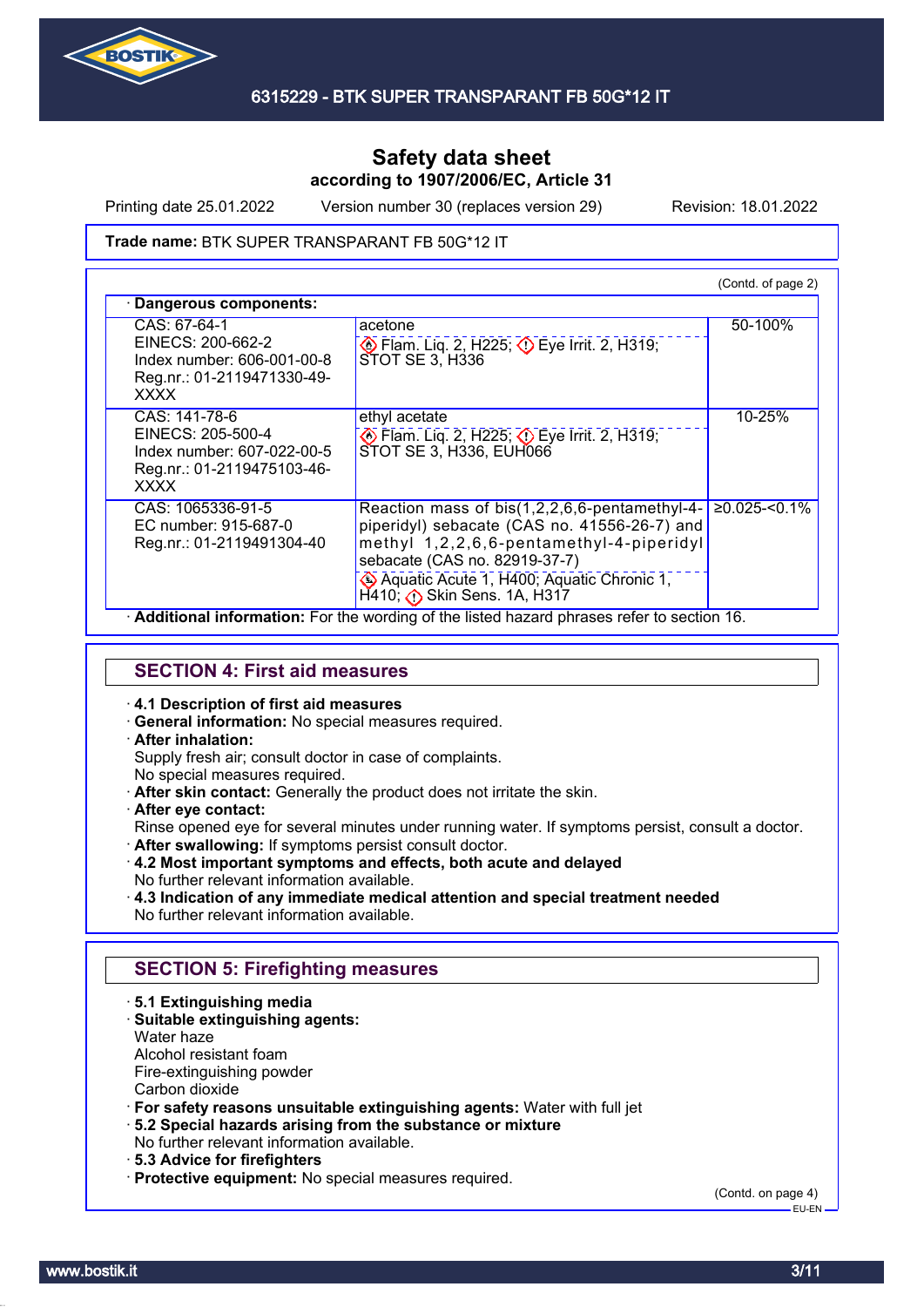

Printing date 25.01.2022 Version number 30 (replaces version 29) Revision: 18.01.2022

(Contd. of page 3)

#### **Trade name: BTK SUPER TRANSPARANT FB 50G\*12 IT**

#### · **Additional information**

Cool endangered receptacles with water spray.

Collect contaminated fire fighting water separately. It must not enter the sewage system.

#### **SECTION 6: Accidental release measures**

· **6.1 Personal precautions, protective equipment and emergency procedures**

Wear protective equipment. Keep unprotected persons away.

- · **6.2 Environmental precautions:** Do not allow to enter sewers/ surface or ground water.
- · **6.3 Methods and material for containment and cleaning up:**

Send for recovery or disposal in suitable receptacles.

Absorb with liquid-binding material (sand, diatomite, acid binders, universal binders, sawdust).

- Ensure adequate ventilation.
- · **6.4 Reference to other sections** See Section 7 for information on safe handling. See Section 8 for information on personal protection equipment. See Section 13 for disposal information.

## **SECTION 7: Handling and storage**

· **7.1 Precautions for safe handling** Ensure good interior ventilation, especially at floor level. (Fumes are heavier than air). Ensure good ventilation/exhaustion at the workplace. Prevent formation of aerosols. · **Information about fire - and explosion protection:**

- Keep ignition sources away Do not smoke. Protect against electrostatic charges.
- · **7.2 Conditions for safe storage, including any incompatibilities**
- · **Storage:**
- · **Requirements to be met by storerooms and receptacles:** Store in a cool location.
- · **Information about storage in one common storage facility:** Not required.
- · **Further information about storage conditions:** Keep container tightly sealed.
- Store in cool, dry conditions in well sealed receptacles.
- · **Storage class:** 3
- · **7.3 Specific end use(s)** No further relevant information available.

## **SECTION 8: Exposure controls/personal protection**

#### · **8.1 Control parameters**

#### · **Ingredients with limit values that require monitoring at the workplace:**

## **67-64-1 acetone**

IOELV Long-term value: 1210 mg/m<sup>3</sup>, 500 ppm

## **141-78-6 ethyl acetate**

IOELV Short-term value: 1468 mg/m<sup>3</sup>, 400 ppm Long-term value: 734 mg/m<sup>3</sup>, 200 ppm

(Contd. on page 5)

EU-EN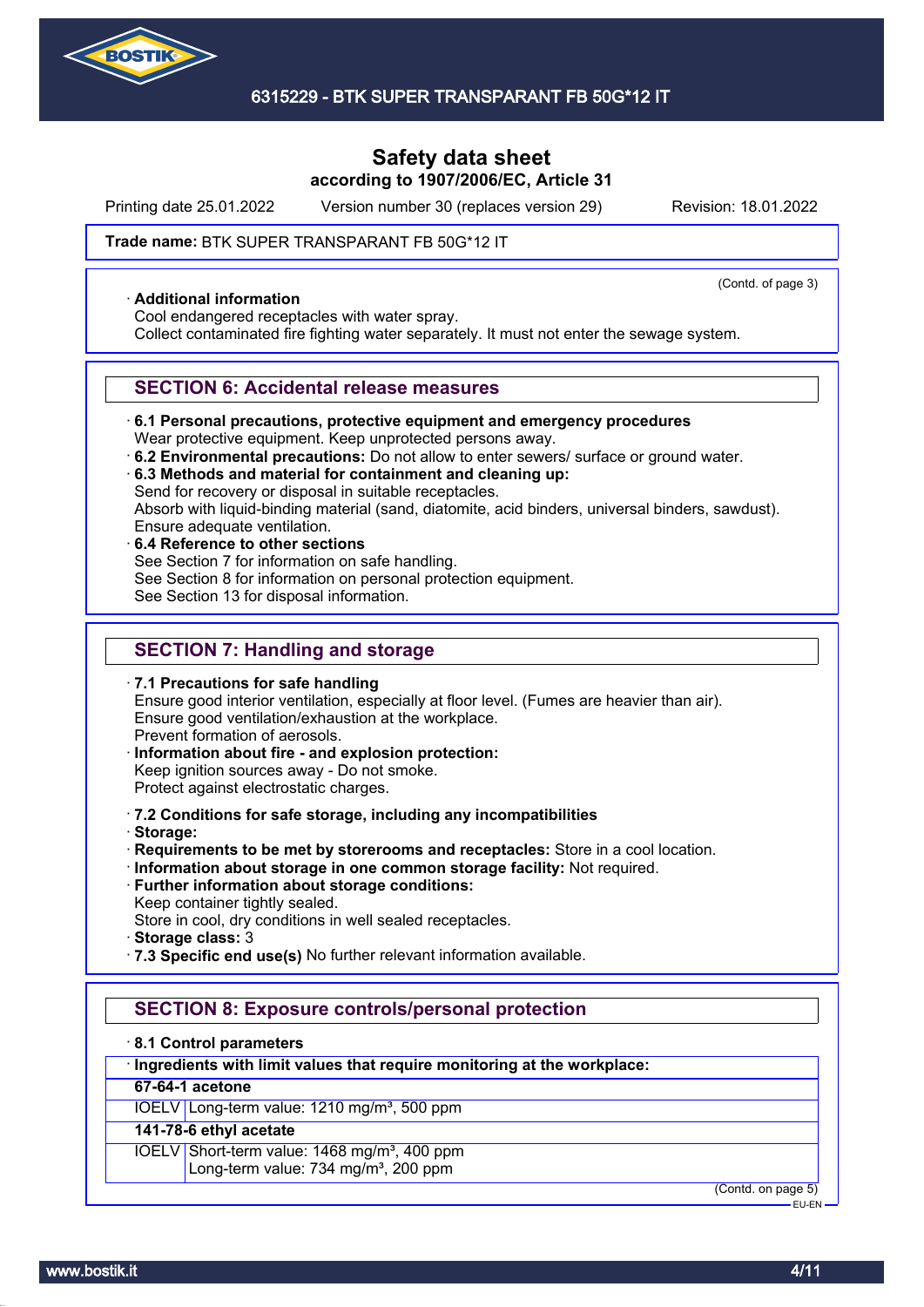

Printing date 25.01.2022 Version number 30 (replaces version 29) Revision: 18.01.2022

#### **Trade name: BTK SUPER TRANSPARANT FB 50G\*12 IT**

|                                                                                                        | 67-64-1 acetone                                                                                                                                                                                                                                                                                                                                                                                       |                                                                                                                                                                                                    |
|--------------------------------------------------------------------------------------------------------|-------------------------------------------------------------------------------------------------------------------------------------------------------------------------------------------------------------------------------------------------------------------------------------------------------------------------------------------------------------------------------------------------------|----------------------------------------------------------------------------------------------------------------------------------------------------------------------------------------------------|
| Oral                                                                                                   | Consumer, oral, longterm exposition                                                                                                                                                                                                                                                                                                                                                                   | 62 mg/kg bw/day                                                                                                                                                                                    |
| Dermal                                                                                                 | Consumer, dermal, longterm exposition                                                                                                                                                                                                                                                                                                                                                                 | 62 mg/kg bw/day                                                                                                                                                                                    |
|                                                                                                        | Inhalative Consumer, inhalation, longterm exposition                                                                                                                                                                                                                                                                                                                                                  | $200$ mg/m <sup>3</sup>                                                                                                                                                                            |
|                                                                                                        | 141-78-6 ethyl acetate                                                                                                                                                                                                                                                                                                                                                                                |                                                                                                                                                                                                    |
| Oral                                                                                                   | Consumer, oral, longterm exposition                                                                                                                                                                                                                                                                                                                                                                   | 4.5 mg/kg bw/day                                                                                                                                                                                   |
| Dermal                                                                                                 | Consumer, dermal, longterm exposition                                                                                                                                                                                                                                                                                                                                                                 | 37 mg/kg bw/day                                                                                                                                                                                    |
|                                                                                                        |                                                                                                                                                                                                                                                                                                                                                                                                       |                                                                                                                                                                                                    |
| Inhalative                                                                                             | Consumer DNEL, acute inhalation                                                                                                                                                                                                                                                                                                                                                                       | 734 mg/m $3$                                                                                                                                                                                       |
|                                                                                                        | Consumer, inhalation, longterm exposition                                                                                                                                                                                                                                                                                                                                                             | 367 mg/m <sup>3</sup>                                                                                                                                                                              |
| · PNECs                                                                                                |                                                                                                                                                                                                                                                                                                                                                                                                       |                                                                                                                                                                                                    |
| 67-64-1 acetone                                                                                        |                                                                                                                                                                                                                                                                                                                                                                                                       |                                                                                                                                                                                                    |
| Fresh water                                                                                            | $10.6$ mg/                                                                                                                                                                                                                                                                                                                                                                                            |                                                                                                                                                                                                    |
|                                                                                                        | Marine water $1.06$ mg/l                                                                                                                                                                                                                                                                                                                                                                              |                                                                                                                                                                                                    |
| Soil                                                                                                   | 29.5 mg/kg                                                                                                                                                                                                                                                                                                                                                                                            |                                                                                                                                                                                                    |
|                                                                                                        | 141-78-6 ethyl acetate                                                                                                                                                                                                                                                                                                                                                                                |                                                                                                                                                                                                    |
|                                                                                                        | Fresh water $\sqrt{0.26}$ mg/l                                                                                                                                                                                                                                                                                                                                                                        |                                                                                                                                                                                                    |
|                                                                                                        | Marine water $0.026$ mg/l                                                                                                                                                                                                                                                                                                                                                                             |                                                                                                                                                                                                    |
| Soil                                                                                                   | $0.22$ mg/kg                                                                                                                                                                                                                                                                                                                                                                                          |                                                                                                                                                                                                    |
|                                                                                                        | 8.2 Exposure controls<br>Appropriate engineering controls No further data; see item 7.<br>· Individual protection measures, such as personal protective equipment<br><b>General protective and hygienic measures:</b>                                                                                                                                                                                 | Additional information: The lists valid during the making were used as basis.                                                                                                                      |
|                                                                                                        | The usual precautionary measures are to be adhered to when handling chemicals.<br>Keep away from foodstuffs, beverages and feed.<br>Immediately remove all soiled and contaminated clothing<br>Wash hands before breaks and at the end of work.<br>Do not inhale gases / fumes / aerosols.<br>Avoid contact with the eyes.<br>Avoid contact with the eyes and skin.<br><b>Respiratory protection:</b> |                                                                                                                                                                                                    |
| Filter AX<br>Filter A<br>· Hand protection<br>preparation.<br>degradation<br><b>Material of gloves</b> | Use suitable respiratory protective device in case of insufficient ventilation.<br>Recommended filter device for short term use:<br>Solvent resistant gloves                                                                                                                                                                                                                                          | The glove material has to be impermeable and resistant to the product/ the substance/ the<br>Selection of the glove material on consideration of the penetration times, rates of diffusion and the |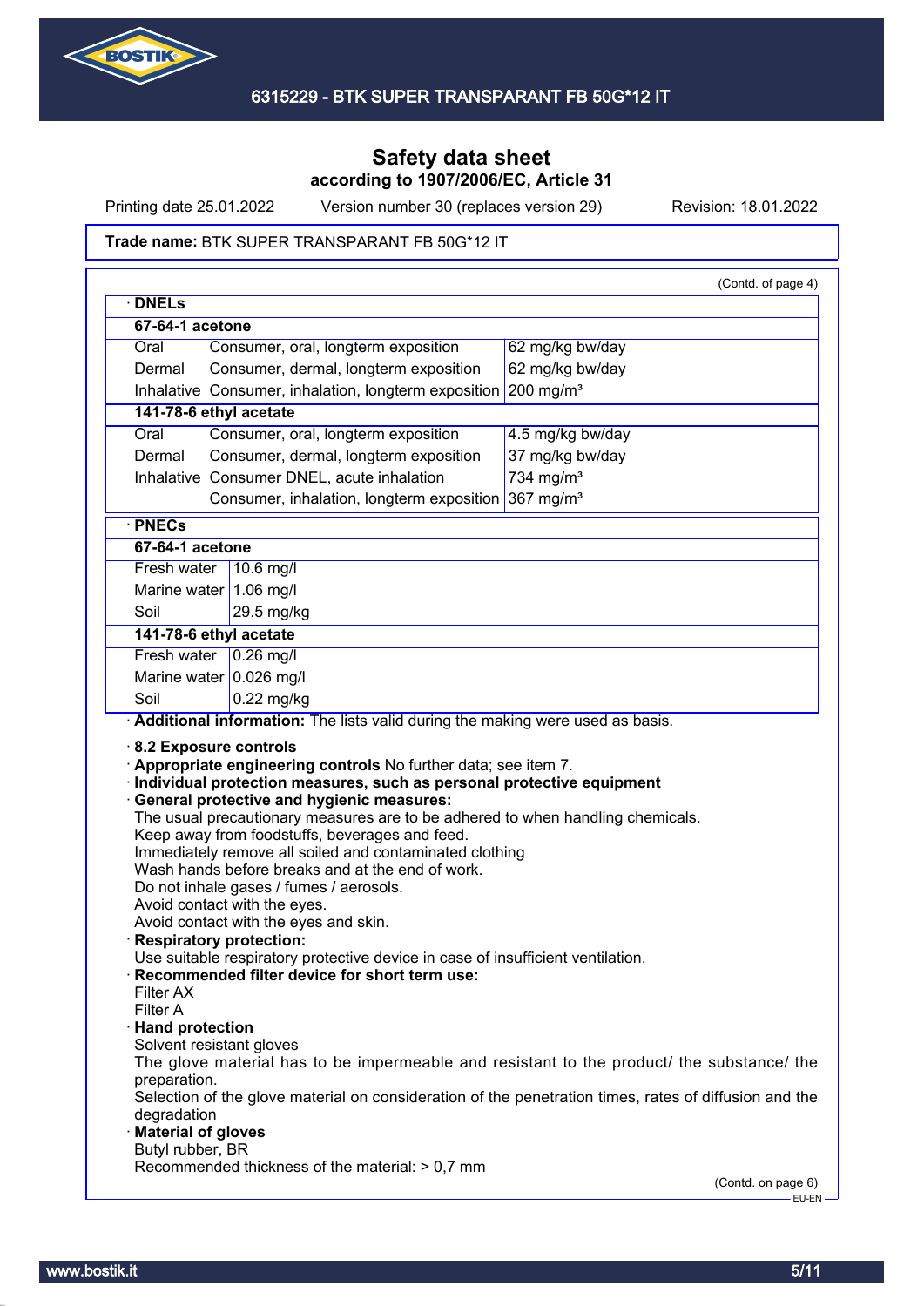

## 6315229 - BTK SUPER TRANSPARANT FB 50G\*12 IT

## **Safety data sheet according to 1907/2006/EC, Article 31**

Printing date 25.01.2022 Version number 30 (replaces version 29) Revision: 18.01.2022

(Contd. of page 5)

#### **Trade name: BTK SUPER TRANSPARANT FB 50G\*12 IT**

#### · **Penetration time of glove material**

For the mixture of chemicals mentioned below the penetration time has to be at least 120 minutes (Permeation according to EN 374 Part 3: Level 4).

#### · **Eye/face protection**



Tightly sealed goggles

Goggles recommended during refilling **Body protection:** Solvent resistant protective clothing

## **SECTION 9: Physical and chemical properties**

| 9.1 Information on basic physical and chemical properties<br><b>General Information</b> |                                                    |
|-----------------------------------------------------------------------------------------|----------------------------------------------------|
| · Physical state                                                                        | Fluid                                              |
| · Colour:                                                                               | According to product specification                 |
| · Odour:                                                                                | Characteristic                                     |
| Odour threshold:                                                                        | Not determined.                                    |
| · Melting point/freezing point:                                                         | Undetermined.                                      |
| · Boiling point or initial boiling point and                                            |                                                    |
| boiling range                                                                           | 55 °C                                              |
| · Flammability                                                                          | Not applicable.                                    |
| · Lower and upper explosion limit                                                       |                                                    |
| · Lower:                                                                                | 2.1 Vol %                                          |
| · Upper:                                                                                | 13 Vol %                                           |
| · Flash point:                                                                          | $< 0$ °C                                           |
| · Auto-ignition temperature:                                                            | Product is not selfigniting.                       |
| · Decomposition temperature:                                                            | Not determined.                                    |
| · pH                                                                                    | Not determined.                                    |
| · Viscosity:                                                                            |                                                    |
| · Kinematic viscosity                                                                   | Not determined.                                    |
| Dynamic at 20 °C:                                                                       | 3000 mPas                                          |
| · Solubility                                                                            |                                                    |
| · water:                                                                                | Not miscible or difficult to mix.                  |
| · Partition coefficient n-octanol/water (log                                            |                                                    |
| value)                                                                                  | Not determined.                                    |
| Vapour pressure at 20 °C:                                                               | 233 hPa                                            |
| · Density and/or relative density                                                       |                                                    |
| · Density at 20 °C:                                                                     | $0.898$ g/cm <sup>3</sup>                          |
| · Relative density                                                                      | Not determined.                                    |
| · Vapour density                                                                        | Not determined.                                    |
| 9.2 Other information                                                                   | All relevant physical data were determined for the |
|                                                                                         | mixture. All non-determined data are not           |
|                                                                                         | measurable or not relevant for the                 |
|                                                                                         | characterization of the mixture.                   |
|                                                                                         | (Contd. on page 7)                                 |
|                                                                                         | ————— EU-EN —                                      |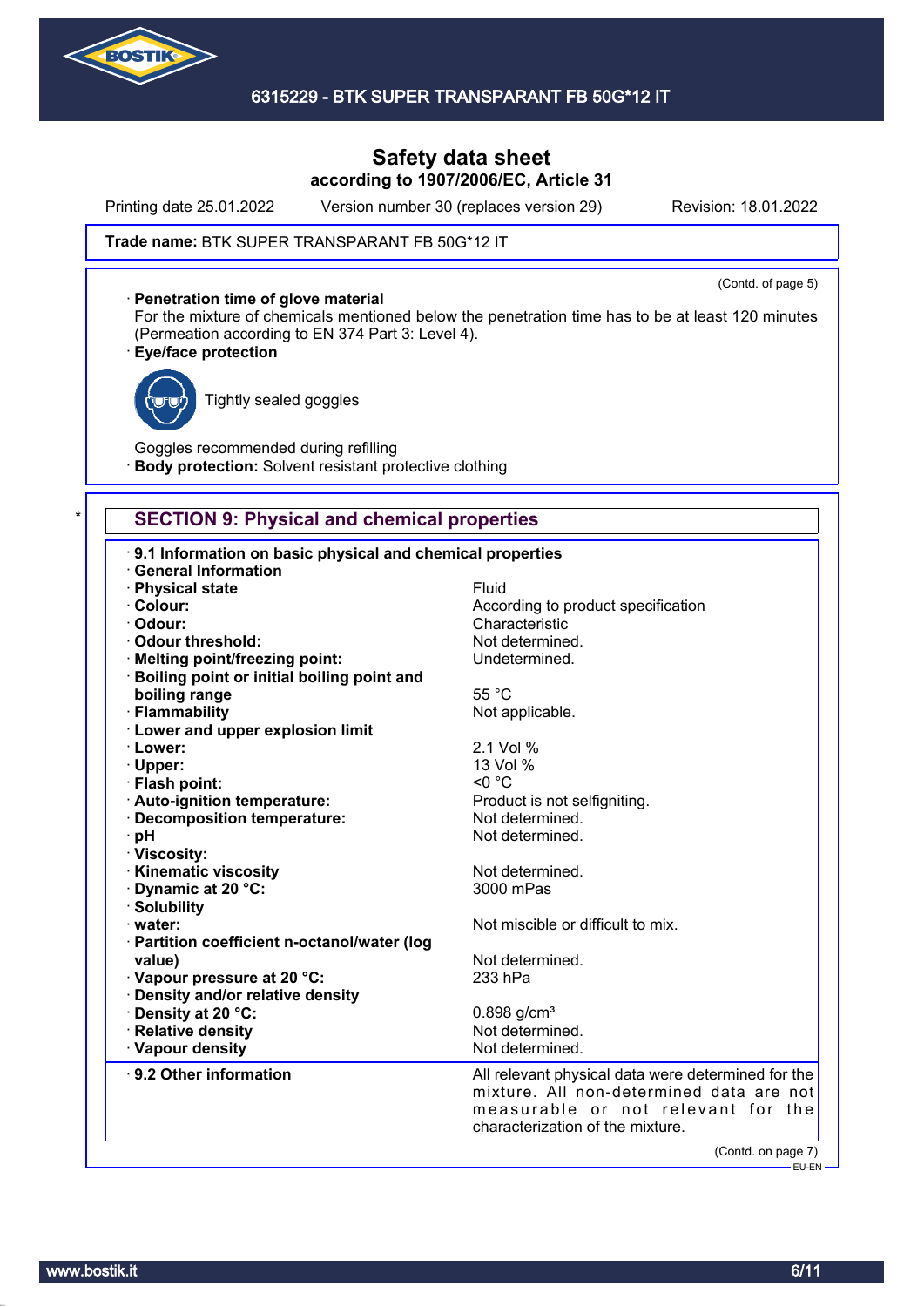

Printing date 25.01.2022 Version number 30 (replaces version 29) Revision: 18.01.2022

#### **Trade name: BTK SUPER TRANSPARANT FB 50G\*12 IT**

|                                               | (Contd. of page 6)                              |
|-----------------------------------------------|-------------------------------------------------|
| · Appearance:                                 |                                                 |
| $\cdot$ Form:                                 | Fluid                                           |
| Important information on protection of health |                                                 |
| and environment, and on safety.               |                                                 |
| · Ignition temperature:                       | 460 °C                                          |
| <b>Explosive properties:</b>                  | Product is not explosive. However, formation of |
|                                               | explosive air/vapour mixtures are possible.     |
| · Solvent content:                            |                                                 |
| <b>Organic solvents:</b>                      | 78.4 %                                          |
| $\cdot$ Solids content:                       | 21.5%                                           |
| Change in condition                           |                                                 |
| <b>Evaporation rate</b>                       | Not determined.                                 |
| · Information with regard to physical hazard  |                                                 |
| classes                                       |                                                 |
| · Explosives                                  | Void                                            |
| · Flammable gases                             | Void                                            |
| · Aerosols                                    | Void                                            |
| Oxidising gases                               | Void                                            |
| · Gases under pressure                        | Void                                            |
| · Flammable liquids                           | Highly flammable liquid and vapour.             |
| · Flammable solids                            | Void                                            |
| Self-reactive substances and mixtures         | Void                                            |
| · Pyrophoric liquids                          | Void                                            |
| · Pyrophoric solids                           | Void                                            |
| · Self-heating substances and mixtures        | Void                                            |
| · Substances and mixtures, which emit         |                                                 |
| flammable gases in contact with water         | Void                                            |
| <b>Oxidising liquids</b>                      | Void                                            |
| Oxidising solids                              | Void                                            |
| Organic peroxides                             | Void                                            |
| Corrosive to metals                           | Void                                            |
| <b>Desensitised explosives</b>                | Void                                            |

## **SECTION 10: Stability and reactivity**

· **10.1 Reactivity** No further relevant information available.

- · **10.2 Chemical stability**
- · **Thermal decomposition / conditions to be avoided:**

No decomposition if used according to specifications.

- · **10.3 Possibility of hazardous reactions** No dangerous reactions known.
- · **10.4 Conditions to avoid** No further relevant information available.
- · **10.5 Incompatible materials:** No further relevant information available.
- · **10.6 Hazardous decomposition products:** Danger of forming toxic pyrolysis products.

(Contd. on page 8)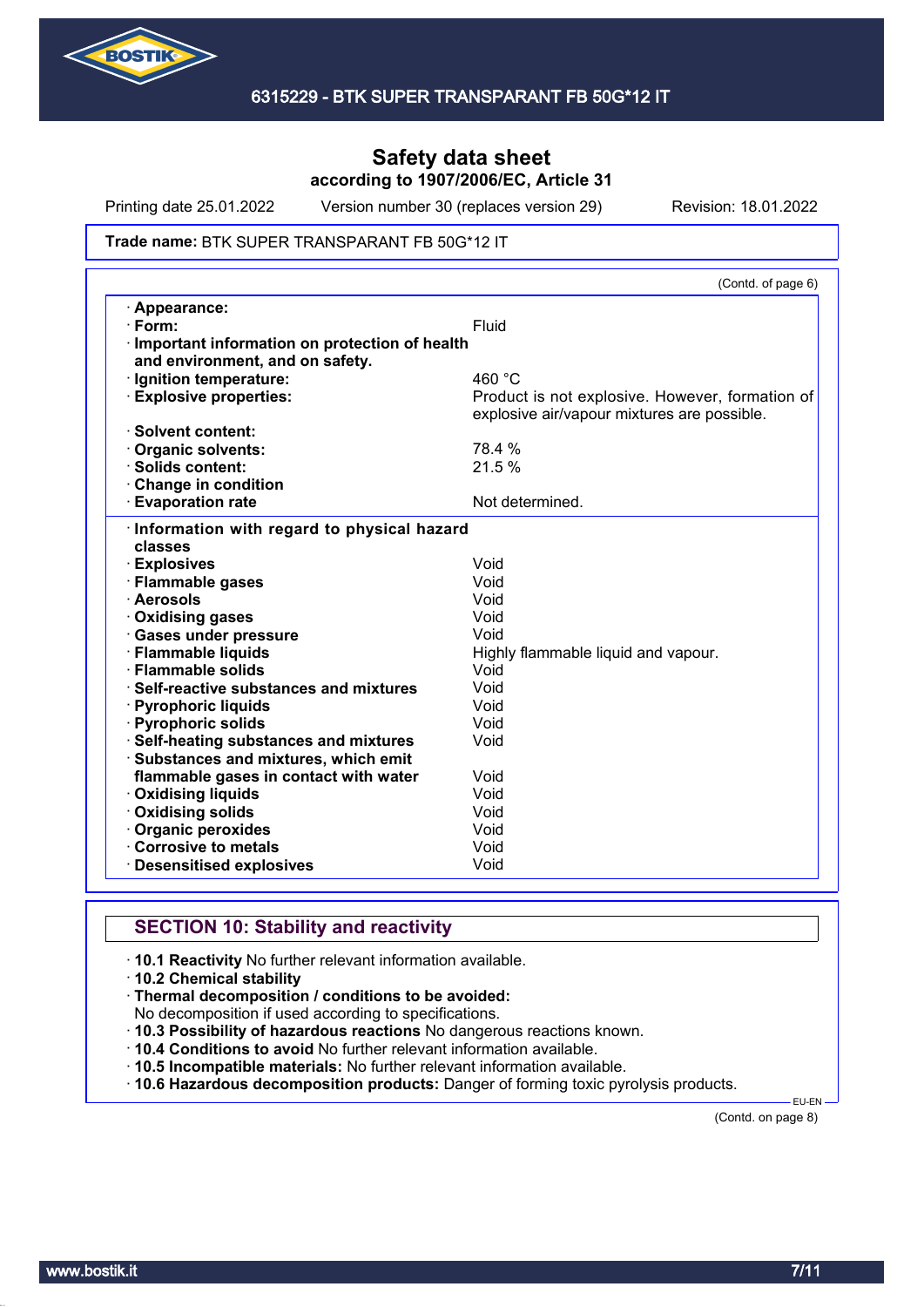

Printing date 25.01.2022 Version number 30 (replaces version 29) Revision: 18.01.2022

#### **Trade name: BTK SUPER TRANSPARANT FB 50G\*12 IT**

(Contd. of page 7)

|                                                                            | · 11.1 Information on hazard classes as defined in Regulation (EC) No 1272/2008<br>· Acute toxicity Based on available data, the classification criteria are not met.                                                                                                                                                                                                                                                                                                                                                                                                                                                                                                                                                                                                                                                                                                                                                                                                                                                                          |
|----------------------------------------------------------------------------|------------------------------------------------------------------------------------------------------------------------------------------------------------------------------------------------------------------------------------------------------------------------------------------------------------------------------------------------------------------------------------------------------------------------------------------------------------------------------------------------------------------------------------------------------------------------------------------------------------------------------------------------------------------------------------------------------------------------------------------------------------------------------------------------------------------------------------------------------------------------------------------------------------------------------------------------------------------------------------------------------------------------------------------------|
|                                                                            | · LD/LC50 values relevant for classification:                                                                                                                                                                                                                                                                                                                                                                                                                                                                                                                                                                                                                                                                                                                                                                                                                                                                                                                                                                                                  |
| 67-64-1 acetone                                                            |                                                                                                                                                                                                                                                                                                                                                                                                                                                                                                                                                                                                                                                                                                                                                                                                                                                                                                                                                                                                                                                |
| Oral                                                                       | 5800 mg/kg (rat)<br>LD50                                                                                                                                                                                                                                                                                                                                                                                                                                                                                                                                                                                                                                                                                                                                                                                                                                                                                                                                                                                                                       |
| Dermal                                                                     | 20000 mg/kg (rabbit)<br>LD <sub>50</sub>                                                                                                                                                                                                                                                                                                                                                                                                                                                                                                                                                                                                                                                                                                                                                                                                                                                                                                                                                                                                       |
|                                                                            | 141-78-6 ethyl acetate                                                                                                                                                                                                                                                                                                                                                                                                                                                                                                                                                                                                                                                                                                                                                                                                                                                                                                                                                                                                                         |
| Oral                                                                       | <b>LD50</b><br>5620 mg/kg (rabbit)                                                                                                                                                                                                                                                                                                                                                                                                                                                                                                                                                                                                                                                                                                                                                                                                                                                                                                                                                                                                             |
|                                                                            | Inhalative LC50/4 h 1600 mg/l (rat)                                                                                                                                                                                                                                                                                                                                                                                                                                                                                                                                                                                                                                                                                                                                                                                                                                                                                                                                                                                                            |
| Not applicable.                                                            | · Serious eye damage/irritation Causes serious eye irritation.<br>Respiratory or skin sensitisation Based on available data, the classification criteria are not met.<br><b>Germ cell mutagenicity</b><br>Based on available data, the classification criteria are not met.<br>Carcinogenicity Based on available data, the classification criteria are not met.<br>Reproductive toxicity Based on available data, the classification criteria are not met.<br>· STOT-single exposure May cause drowsiness or dizziness.<br>· STOT-repeated exposure Based on available data, the classification criteria are not met.<br>· Aspiration hazard Based on available data, the classification criteria are not met.<br>· Additional toxicological information:<br>· Acute effects (acute toxicity, irritation and corrosivity) Not applicable.<br>· Sensitisation Not applicable.<br>· Repeated dose toxicity Not applicable.<br>11.2 Information on other hazards<br><b>Endocrine disrupting properties</b><br>None of the ingredients is listed. |
|                                                                            | <b>SECTION 12: Ecological information</b>                                                                                                                                                                                                                                                                                                                                                                                                                                                                                                                                                                                                                                                                                                                                                                                                                                                                                                                                                                                                      |
| $\cdot$ 12.1 Toxicity<br>· PBT: Not applicable.<br>· vPvB: Not applicable. | · Aquatic toxicity: No further relevant information available.<br>· 12.2 Persistence and degradability No further relevant information available.<br>· 12.3 Bioaccumulative potential No further relevant information available.<br>. 12.4 Mobility in soil No further relevant information available.<br>12.5 Results of PBT and vPvB assessment<br>12.6 Endocrine disrupting properties<br>The product does not contain substances with endocrine disrupting properties.<br>12.7 Other adverse effects                                                                                                                                                                                                                                                                                                                                                                                                                                                                                                                                       |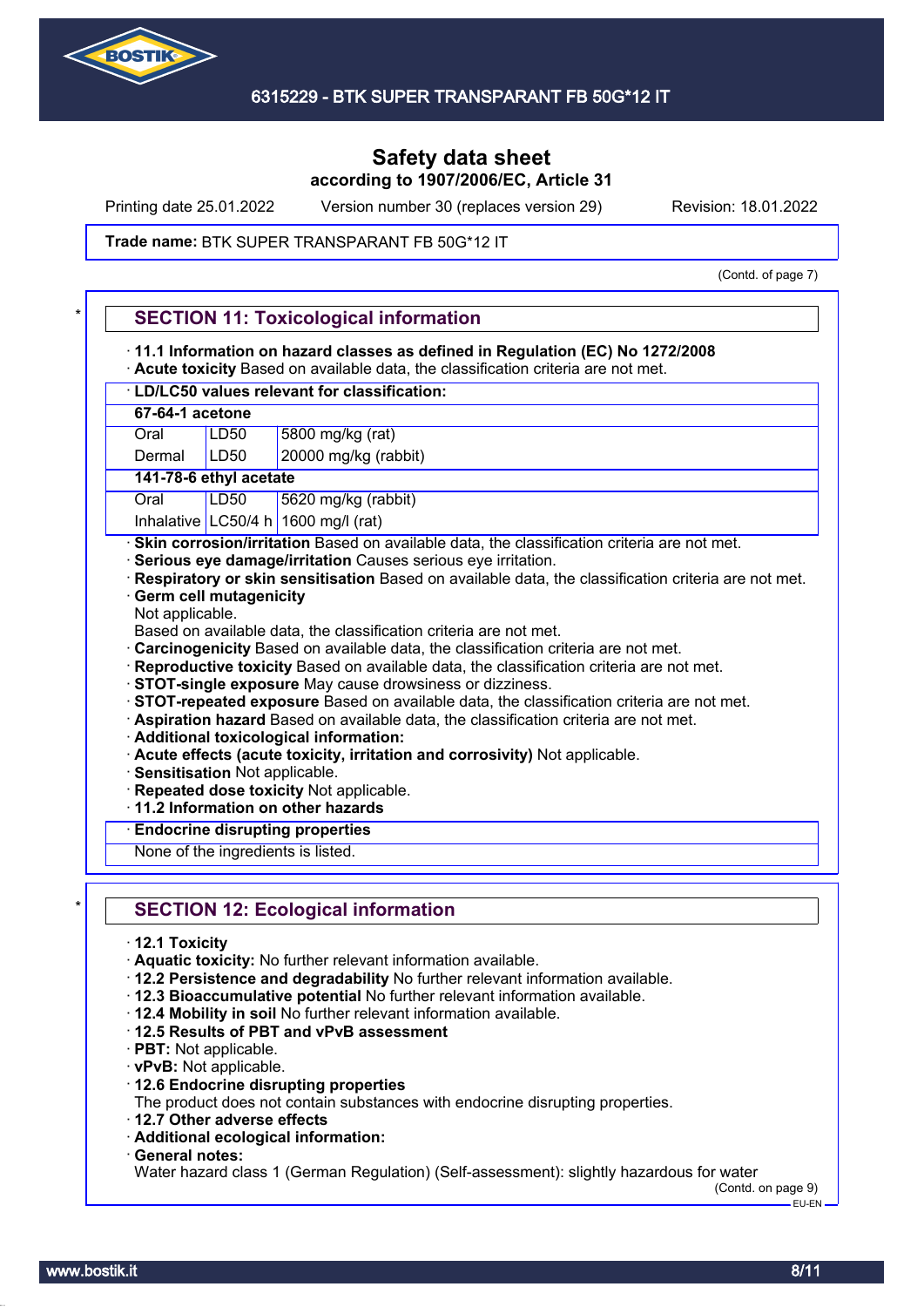

Printing date 25.01.2022 Version number 30 (replaces version 29) Revision: 18.01.2022

#### **Trade name: BTK SUPER TRANSPARANT FB 50G\*12 IT**

(Contd. of page 8) Do not allow undiluted product or large quantities of it to reach ground water, water course or sewage system.

## **SECTION 13: Disposal considerations**

· **13.1 Waste treatment methods**

· **Recommendation**

Must not be disposed together with household garbage. Do not allow product to reach sewage system.

Disposal must be made according to official regulations.

· **Uncleaned packaging:**

#### · **Recommendation:**

Packagings that may not be cleansed are to be disposed of in the same manner as the product.

| <b>SECTION 14: Transport information</b>                                                                   |                                            |
|------------------------------------------------------------------------------------------------------------|--------------------------------------------|
| 14.1 UN number or ID number<br>· ADR/ADN, IMDG, IATA                                                       | <b>UN1133</b>                              |
| 14.2 UN proper shipping name<br>· ADR/ADN<br>· IMDG, IATA                                                  | 1133 ADHESIVES<br><b>ADHESIVES</b>         |
| 14.3 Transport hazard class(es)<br>· ADR/ADN                                                               |                                            |
| · Class<br>· Label                                                                                         | 3 (F1) Flammable liquids.<br>3             |
| · IMDG, IATA                                                                                               |                                            |
| <b>· Class</b><br>· Label                                                                                  | 3 Flammable liquids.<br>3                  |
| 14.4 Packing group<br>· ADR/ADN, IMDG, IATA                                                                | III                                        |
| 14.5 Environmental hazards:<br>· Marine pollutant:                                                         | <b>No</b>                                  |
| 14.6 Special precautions for user<br>· Hazard identification number (Kemler code): -<br><b>EMS Number:</b> | Warning: Flammable liquids.<br>$F-E$ , S-D |
|                                                                                                            | (Contd. on page 10)                        |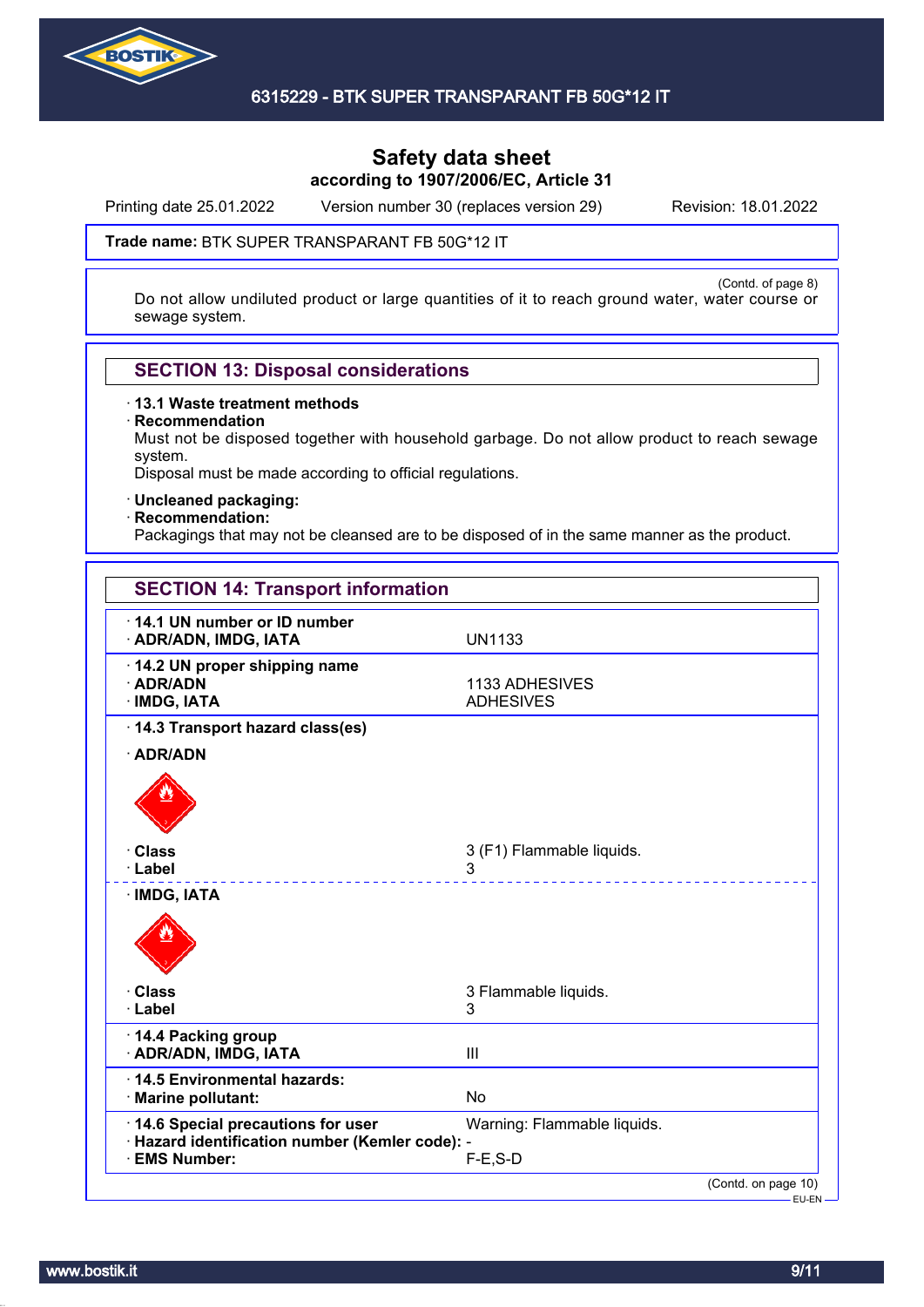

Printing date 25.01.2022 Version number 30 (replaces version 29) Revision: 18.01.2022

#### **Trade name: BTK SUPER TRANSPARANT FB 50G\*12 IT**

| (Contd. of page 9)                                                                                                                                                                                                                                                                               |
|--------------------------------------------------------------------------------------------------------------------------------------------------------------------------------------------------------------------------------------------------------------------------------------------------|
| A                                                                                                                                                                                                                                                                                                |
| 14.7 Maritime transport in bulk according to<br>Not applicable.                                                                                                                                                                                                                                  |
| On passenger aircraft/rail: 60 L<br>On cargo aircraft only: 220 L                                                                                                                                                                                                                                |
| 5L<br>Code: E1<br>Maximum net quantity per inner packaging: 30 ml<br>Maximum net quantity per outer packaging: 1000<br>ml<br>3<br>E                                                                                                                                                              |
| 5L<br>Code: E1<br>Maximum net quantity per inner packaging: 30 ml<br>Maximum net quantity per outer packaging: 1000<br>ml<br>Under certain conditions substances in Class 3<br>(flammable liquids) can be classified in<br>packinggroup III.<br>See IMDG, Part 2, Chapter 2.3, Paragraph 2.3.2.2 |
|                                                                                                                                                                                                                                                                                                  |
|                                                                                                                                                                                                                                                                                                  |

## **SECTION 15: Regulatory information**

- · **15.1 Safety, health and environmental regulations/legislation specific for the substance or mixture**
- · **Directive 2012/18/EU**
- · **Named dangerous substances ANNEX I** None of the ingredients is listed.
- · **Seveso category** P5c FLAMMABLE LIQUIDS
- · **Qualifying quantity (tonnes) for the application of lower-tier requirements** 5000 t
- · **Qualifying quantity (tonnes) for the application of upper-tier requirements** 50000 t
- **REGULATION (EC) No 1907/2006 ANNEX XVII Conditions of restriction: 3**
- · **DIRECTIVE 2011/65/EU on the restriction of the use of certain hazardous substances in electrical and electronic equipment – Annex II**
- None of the ingredients is listed.

## · **REGULATION (EU) 2019/1148**

· **Annex I - RESTRICTED EXPLOSIVES PRECURSORS (Upper limit value for the purpose of licensing under Article 5(3))**

#### None of the ingredients is listed.

(Contd. on page 11)